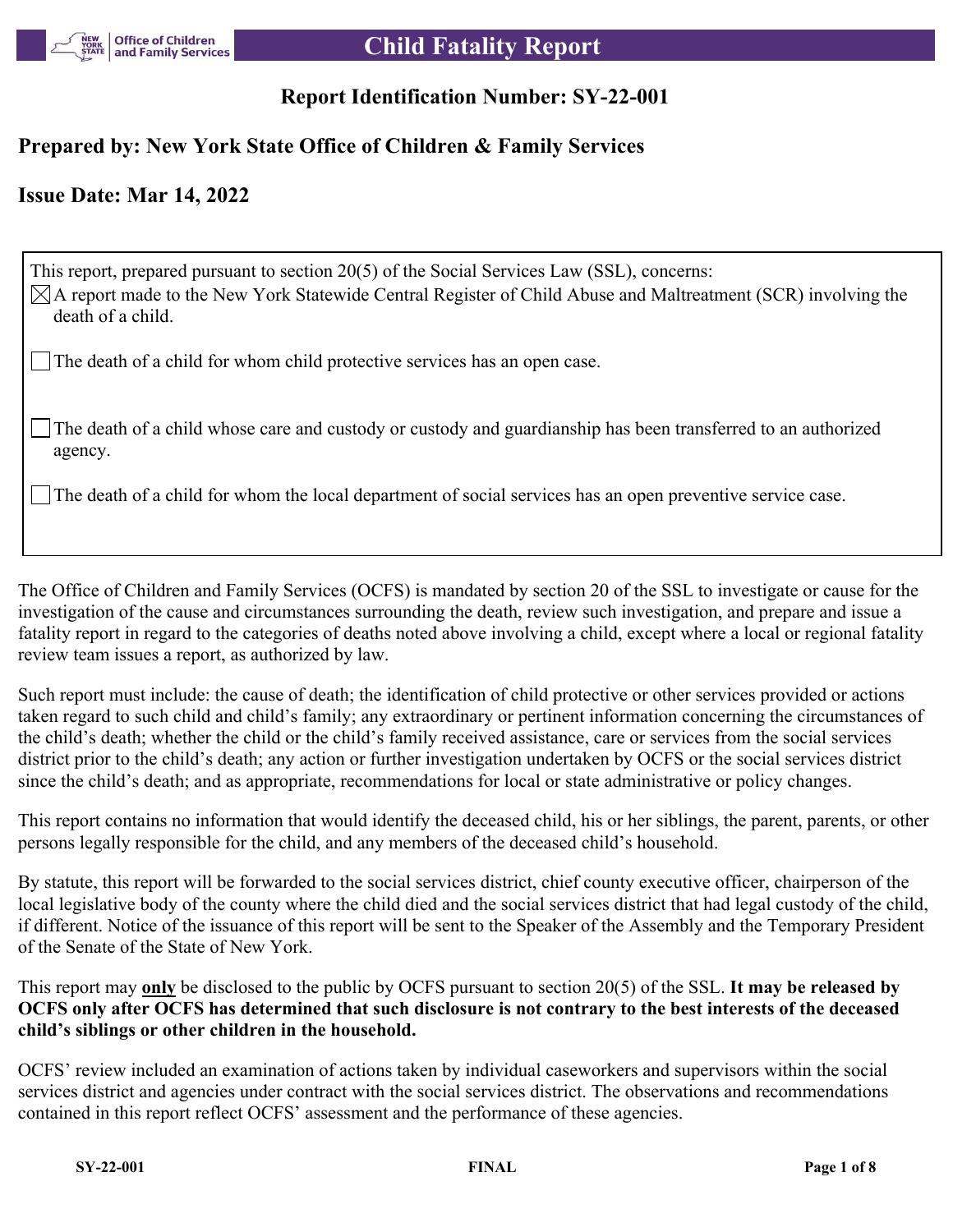

# **Abbreviations**

|                                                      | <b>Relationships</b>                                                  |                                       |
|------------------------------------------------------|-----------------------------------------------------------------------|---------------------------------------|
| <b>BM-Biological Mother</b>                          | SM-Subject Mother                                                     | SC-Subject Child                      |
| <b>BF-Biological Father</b>                          | <b>SF-Subject Father</b>                                              | OC-Other Child                        |
| MGM-Maternal Grand Mother                            | <b>MGF-Maternal Grand Father</b>                                      | FF-Foster Father                      |
| PGM-Paternal Grand Mother                            | <b>PGF-Paternal Grand Father</b>                                      | DCP-Day Care Provider                 |
| MGGM-Maternal Great Grand Mother                     | MGGF-Maternal Great Grand Father                                      | PGGF-Paternal Great Grand Father      |
| PGGM-Paternal Great Grand Mother                     | MA/MU-Maternal Aunt/Maternal Uncle PA/PU-Paternal Aunt/Paternal Uncle |                                       |
| <b>FM-Foster Mother</b>                              | <b>SS-Surviving Sibling</b>                                           | <b>PS-Parent Sub</b>                  |
| CH/CHN-Child/Children                                | <b>OA-Other Adult</b>                                                 |                                       |
|                                                      | Contacts                                                              |                                       |
| <b>LE-Law Enforcement</b>                            | <b>CW-Case Worker</b>                                                 | CP-Case Planner                       |
| Dr.-Doctor                                           | ME-Medical Examiner                                                   | <b>EMS-Emergency Medical Services</b> |
| DC-Day Care                                          | FD-Fire Department                                                    | <b>BM-Biological Mother</b>           |
| <b>CPS-Child Protective Services</b>                 |                                                                       |                                       |
|                                                      | <b>Allegations</b>                                                    |                                       |
| <b>FX-Fractures</b>                                  | <b>II-Internal Injuries</b>                                           | L/B/W-Lacerations/Bruises/Welts       |
| S/D/S-Swelling/Dislocation/Sprains                   | C/T/S-Choking/Twisting/Shaking                                        | B/S-Burns/Scalding                    |
| P/Nx-Poisoning/ Noxious Substance                    | <b>XCP-Excessive Corporal Punishment</b>                              | PD/AM-Parent's Drug Alcohol Misuse    |
| CD/A-Child's Drug/Alcohol Use                        | <b>LMC-Lack of Medical Care</b>                                       | <b>EdN-Educational Neglect</b>        |
| <b>EN-Emotional Neglect</b>                          | <b>SA-Sexual Abuse</b>                                                | M/FTTH-Malnutrition/Failure-to-thrive |
| IF/C/S-Inadequate Food/ Clothing/<br>Shelter         | <b>IG-Inadequate Guardianship</b>                                     | LS-Lack of Supervision                |
| Ab-Abandonment                                       | OTH/COI-Other                                                         |                                       |
|                                                      | <b>Miscellaneous</b>                                                  |                                       |
| <b>IND-Indicated</b>                                 | UNF-Unfounded                                                         | SO-Sexual Offender                    |
| Sub-Substantiated                                    | Unsub-Unsubstantiated                                                 | <b>DV-Domestic Violence</b>           |
| LDSS-Local Department of Social                      | <b>ACS-Administration for Children's</b>                              | NYPD-New York City Police             |
| Service                                              | Services                                                              | Department                            |
| PPRS-Purchased Preventive<br>Rehabilitative Services | TANF-Temporary Assistance to Needy<br>Families                        | FC-Foster Care                        |
| MH-Mental Health                                     | <b>ER-Emergency Room</b>                                              | <b>COS-Court Ordered Services</b>     |
| <b>OP-Order of Protection</b>                        | <b>RAP-Risk Assessment Profile</b>                                    | FASP-Family Assessment Plan           |
| <b>FAR-Family Assessment Response</b>                | Hx-History                                                            | Tx-Treatment                          |
| <b>CAC-Child Advocacy Center</b>                     | PIP-Program Improvement Plan                                          | yo-year(s) old                        |
| <b>CPR-Cardiopulmonary Resuscitation</b>             | ASTO-Allowing Sex Abuse to Occur                                      |                                       |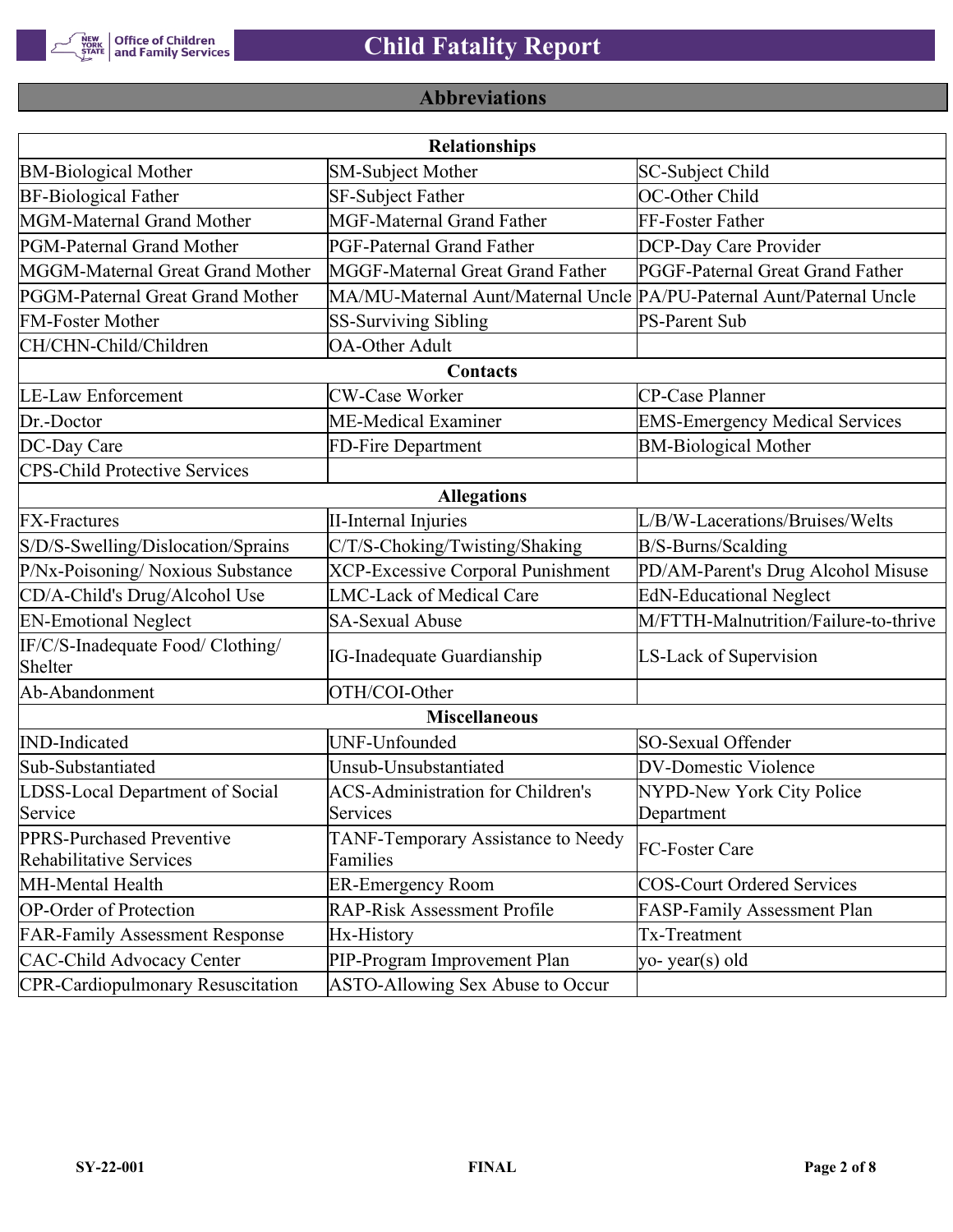# **Case Information**

**Report Type:** Child Deceased **Jurisdiction:** Cortland **Date of Death:** 01/01/2022

**Age:** 1 year(s) **Gender:** Male **Initial Date OCFS Notified:** 01/01/2022

#### **Presenting Information**

Cortland County Department of Social Services (CCDSS) received an SCR report on 1/1/22 alleging on the same date, at 9:14am, the subject father discovered the subject child in his crib, face down unresponsive. The subject child had his own bedroom across the hall from his parents' bedroom. The subject father called 911. Police and emergency medical services responded to the home. The subject child was pronounced deceased at the scene. It was noted that there were pillows, toys, and blankets in the crib. It was unknown if this contributed to the subject child's death. The subject child did not have any known preexisting medical conditions and there were no marks or bruises noted on his body. There was no plausible reason for the subject child's death. The subject child was transported to the hospital.

#### **Executive Summary**

This fatality report concerns the death of a seventeen-month-old male subject child that occurred on 1/1/22. A report was registered with the SCR on that same date with allegations of Inadequate Guardianship and DOA/Fatality against the child's mother and father. CCDSS received the report and investigated the child's death.

An autopsy was completed; the preliminary summary "did not reveal an anatomic cause of death. There was no gross evidence of pneumonia or myocarditis. No traumatic injuries were present. The cause and manner of death was pending microscopic exam of the tissues and toxicology testing." A law enforcement investigation was conducted and remained open pending results of the final autopsy report.

At the time of the child's death, he resided with his mother and father. There were no surviving siblings or other children in the household. The investigation revealed that on 12/31/21, at approximately 7:00PM, the father fed the subject child a bottle then placed him in the crib to sleep. The record did not reflect in which position the child was placed. At 10:00PM, the father observed the child awake, took him out of his crib and rocked him. Shortly after, the father placed him back in his crib. At midnight the mother checked on the subject child and then went to bed. The next morning, at approximately 9:15AM, the father found the subject child face down in his crib and unresponsive. Emergency services were called, the subject child was pronounced dead at the scene and transported to the hospital; the record did not reflect why.

CCDSS spoke with the parents, family members and collateral sources, including law enforcement, medical staff, day care providers, and first responders. Grief counseling was offered to the family, and the investigation was unfounded and closed.

# **Findings Related to the CPS Investigation of the Fatality**

# **Safety Assessment:**

- **Was sufficient information gathered to make the decision recorded on the:**
	- o **Safety assessment due at the time of determination?** Yes

#### **Determination:**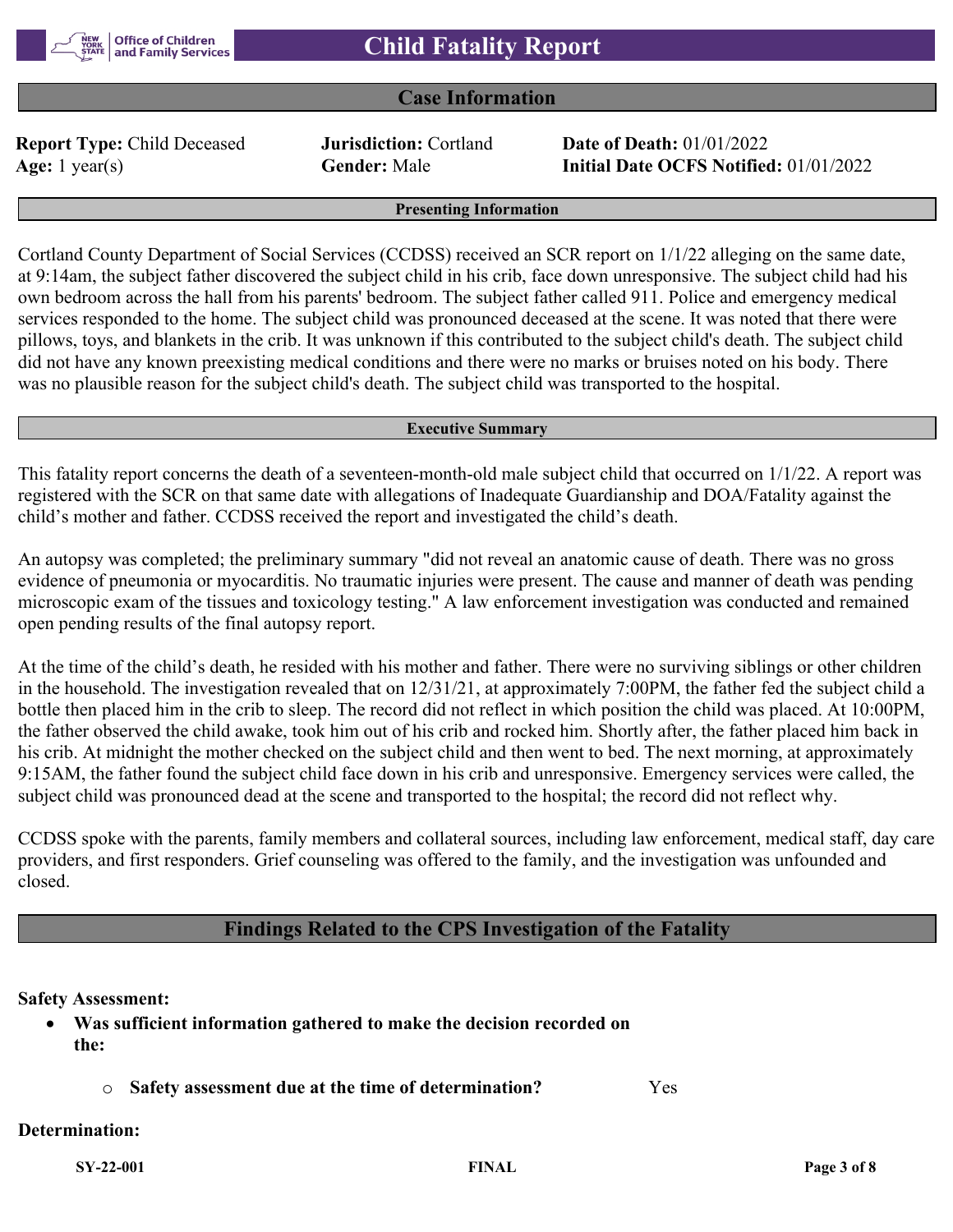| allegations as well as any others identified in the course of the<br>investigation?                                                                                           | gathered to determine all<br>allegations.               |
|-------------------------------------------------------------------------------------------------------------------------------------------------------------------------------|---------------------------------------------------------|
| Was the determination made by the district to unfound or indicate<br>$\bullet$<br>appropriate?                                                                                | Yes                                                     |
| Was the decision to close the case appropriate?                                                                                                                               | Yes                                                     |
| Was casework activity commensurate with appropriate and relevant statutory Yes<br>or regulatory requirements?                                                                 |                                                         |
| Was there sufficient documentation of supervisory consultation?                                                                                                               | Yes, the case record has detail of the<br>consultation. |
| Explain:<br>The case record reflected supervisory consultations throughout the investigation. The level of casework activity was<br>commensurate with the case circumstances. |                                                         |
| <b>Required Actions Related to the Fatality</b>                                                                                                                               |                                                         |
| Are there Required Actions related to the compliance issue(s)? $\Box$ Yes $\Box$ No                                                                                           |                                                         |
| <b>Fatality-Related Information and Investigative Activities</b>                                                                                                              |                                                         |
|                                                                                                                                                                               |                                                         |
| <b>Incident Information</b>                                                                                                                                                   |                                                         |
| <b>Date of Death: 01/01/2022</b><br><b>Time of Death: Unknown</b>                                                                                                             |                                                         |
| Time of fatal incident, if different than time of death:                                                                                                                      | Unknown                                                 |
| <b>County where fatality incident occurred:</b>                                                                                                                               | Cortland                                                |
| Was 911 or local emergency number called?                                                                                                                                     | Yes                                                     |
| <b>Time of Call:</b>                                                                                                                                                          | 09:15 AM                                                |
| Did EMS respond to the scene?                                                                                                                                                 | Yes                                                     |
| At time of incident leading to death, had child used alcohol or drugs?                                                                                                        | No                                                      |
| Child's activity at time of incident:                                                                                                                                         |                                                         |
| $\boxtimes$ Sleeping<br>Working                                                                                                                                               | Driving / Vehicle occupant                              |
| Eating<br>Playing                                                                                                                                                             | Unknown                                                 |
| Other                                                                                                                                                                         |                                                         |
| Did child have supervision at time of incident leading to death? Yes                                                                                                          |                                                         |
| How long before incident was the child last seen by caretaker? 9 Hours                                                                                                        |                                                         |
| At time of incident was supervisor impaired? Not impaired.                                                                                                                    |                                                         |
| At time of incident supervisor was:                                                                                                                                           |                                                         |
| <b>Distracted</b><br>Absent                                                                                                                                                   |                                                         |
| $\boxtimes$ Asleep<br>Other:                                                                                                                                                  |                                                         |
|                                                                                                                                                                               |                                                         |

 **Child Fatality Report**

**Was sufficient information gathered to make determination(s) for all** 

NEW<br>YORK<br>STATE

Office of Children<br>| and Family Services

Yes, sufficient information was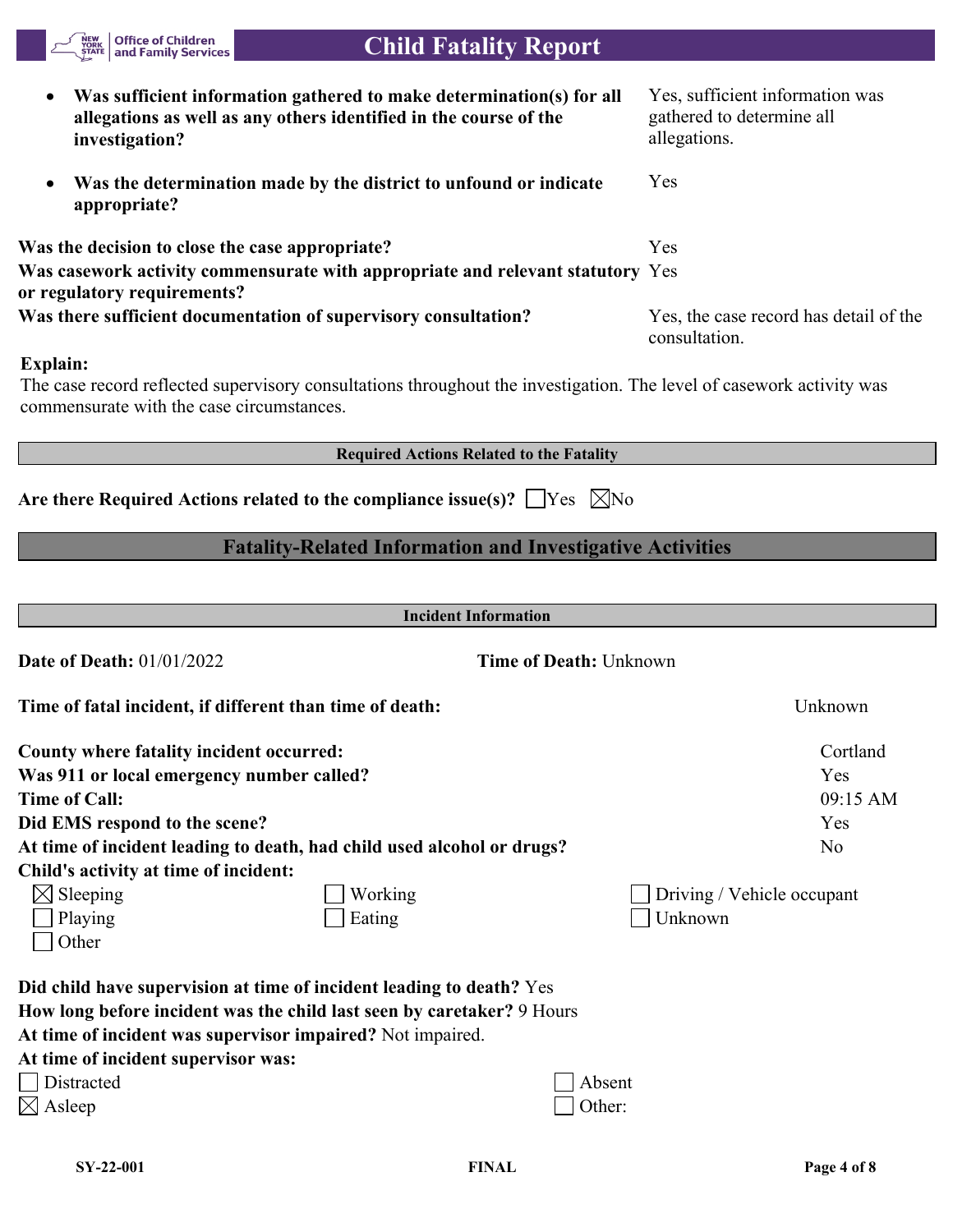

**Total number of deaths at incident event:**

**Children ages 0-18:** 1

**Adults:** 0

#### **Household Composition at time of Fatality**

| Household                  | <b>Relationship</b> | Role                | Gender | Age                    |
|----------------------------|---------------------|---------------------|--------|------------------------|
| Deceased Child's Household | Deceased Child      | Alleged Victim      | Male   | Year(s)                |
| Deceased Child's Household | Father              | Alleged Perpetrator | Male   | $ 28 \text{ Year}(s) $ |
| Deceased Child's Household | Mother              | Alleged Perpetrator | Female | $28$ Year(s)           |

#### **LDSS Response**

On 1/1/22, CCDSS received the SCR report regarding the death of the subject child which occurred on the same date. Within the first 24 hours, they spoke with law enforcement, the source of the report, notified the medical examiner and the district attorney. CCDSS learned there were no surviving siblings or other children residing in the home.

On 1/2/22, CCDSS met with the parents at their residence. The home was observed, and no safety hazards were noted. Both parents stated the 17-month-old subject child always slept in his crib. The subject mother said that in the crib was a blanket, a crib sheet, 2 different pillows and a stuffed animal that subject child loved to cuddle with. The subject mother explained the subject child was lethargic during the afternoon of 12/31/21 and that she felt something was off, as he "looked weird." The record did not reflect what the mother meant by weird. She took his temperature and it was normal. Both parents said the subject child had been teething so they gave him 2.5 ml of infant Tylenol between 5:45PM- 6:00PM. The subject child had not experienced any recent illness or other concerns. The subject mother said that at 7:00PM, the subject father fed the subject child a bottle and then put him to bed in the crib without issue. The subject father said he checked in on the subject child at 10:00PM and the subject child popped his head up. The subject father said he picked up the subject child, rocked him and put him back to bed. The subject mother said she checked on the subject child around midnight. She saw that his buttocks was in the air, but that this did not appear abnormal, as he moved around a lot while he slept. The subject mother then went to bed. The subject father went in at 9:11AM to check on the subject child and found him face down in the crib and unresponsive. The record reflects the subject child was found deceased, face down with his head in the pillow. The subject father immediately called 911.

CCDSS spoke with law enforcement, who corroborated the parents' timeline of events. At this time there are no criminal charges, but the case will remain open until the official cause of death is determined. CCDSS received the preliminary autopsy report stating "the examination did not reveal any anatomic cause of death. There was no gross evidence of pneumonia or myocarditis. No traumatic injuries were present. The cause and manner of death was pending microscopic exam of the tissues and toxicology testing."

Throughout the investigation, CCDSS spoke with collateral sources including law enforcement, family members, babysitters, and the subject child's pediatrician; there were no concerns expressed. CCDSS offered the parents services in the response to the fatality, but they declined. There was no evidence found that the parents' actions or inactions placed the subject child at risk of harm. CCDSS unsubstantiated the allegations and closed the case.

# **Official Manner and Cause of Death**

**Official Manner:** Pending **Primary Cause of Death:** Pending **Person Declaring Official Manner and Cause of Death:** Unknown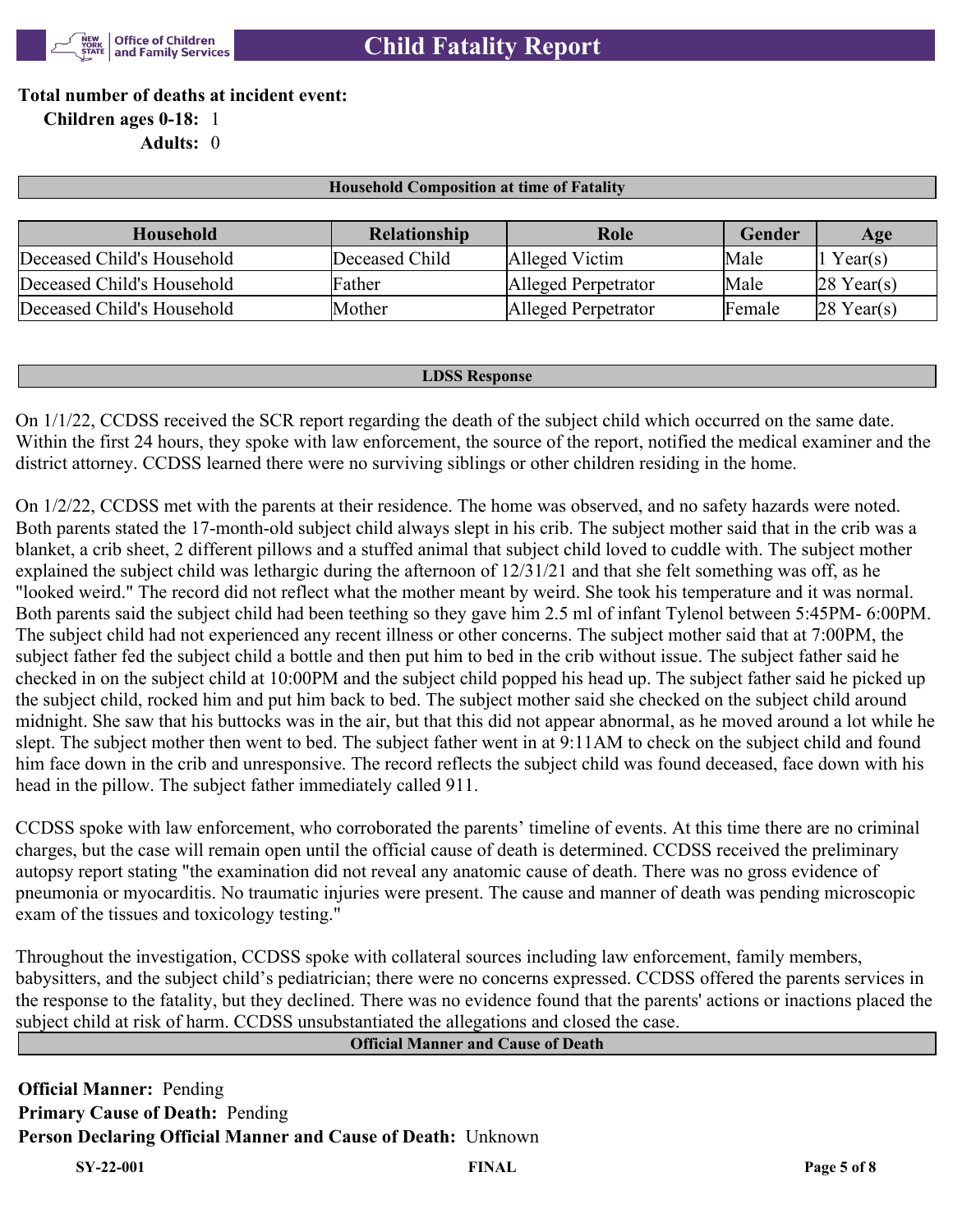## **Multidisciplinary Investigation/Review**

# **Was the fatality investigation conducted by a Multidisciplinary Team (MDT)?**Yes

**Comments:** This investigation was conducted by the Cortland County Multi-disciplinary Team.

# **Was the fatality referred to an OCFS approved Child Fatality Review Team?**No

**Comments:** Cortland County does not have an OCFS approved Child Fatality Review Team.

#### **SCR Fatality Report Summary Alleged Victim(s) Alleged Perpetrator(s) Allegation(s) Allegation Outcome** 059675 - Deceased Child, Male, 1 Yrs 059676 - Mother, Female, 28 Year(s) DOA / Fatality | Unsubstantiated 059675 - Deceased Child, Male, 1 Yrs 059676 - Mother, Female, 28 Year(s) Inadequate Guardianship Unsubstantiated 059675 - Deceased Child, Male, 1 Yrs  $059677$  - Father, Male, 28 Year(s)  $|DOA / \text{Fatality}$  | Unsubstantiated 059675 - Deceased Child, Male, 1 Yrs 059677 - Father, Male, 28 Year(s) Inadequate Guardianship Unsubstantiated

#### **CPS Fatality Casework/Investigative Activities**

|                                                                                                                                                                           | <b>Yes</b>  | No | N/A         | <b>Unable to</b><br><b>Determine</b> |
|---------------------------------------------------------------------------------------------------------------------------------------------------------------------------|-------------|----|-------------|--------------------------------------|
| All children observed?                                                                                                                                                    |             |    | $\boxtimes$ |                                      |
| When appropriate, children were interviewed?                                                                                                                              |             |    | $\boxtimes$ |                                      |
| Alleged subject(s) interviewed face-to-face?                                                                                                                              | $\boxtimes$ |    |             |                                      |
| All 'other persons named' interviewed face-to-face?                                                                                                                       |             |    | $\boxtimes$ |                                      |
| Contact with source?                                                                                                                                                      | $\boxtimes$ |    |             |                                      |
| All appropriate Collaterals contacted?                                                                                                                                    | $\boxtimes$ |    |             |                                      |
| Was a death-scene investigation performed?                                                                                                                                | $\boxtimes$ |    |             |                                      |
| Was there discussion with all parties (youth, other household members,<br>and staff) who were present that day (if nonverbal, observation and<br>comments in case notes)? | $\boxtimes$ |    |             |                                      |
| Coordination of investigation with law enforcement?                                                                                                                       | $\boxtimes$ |    |             |                                      |
| Was there timely entry of progress notes and other required<br>documentation?                                                                                             | $\boxtimes$ |    |             |                                      |

#### **Additional information:**

CCDSS interviewed the family and collateral sources. Progress notes and other documentation were completed and entered within the required timeframes.

| <b>Fatality Safety Assessment Activities</b> |              |             |  |  |
|----------------------------------------------|--------------|-------------|--|--|
| $SY-22-001$                                  | <b>FINAL</b> | Page 6 of 8 |  |  |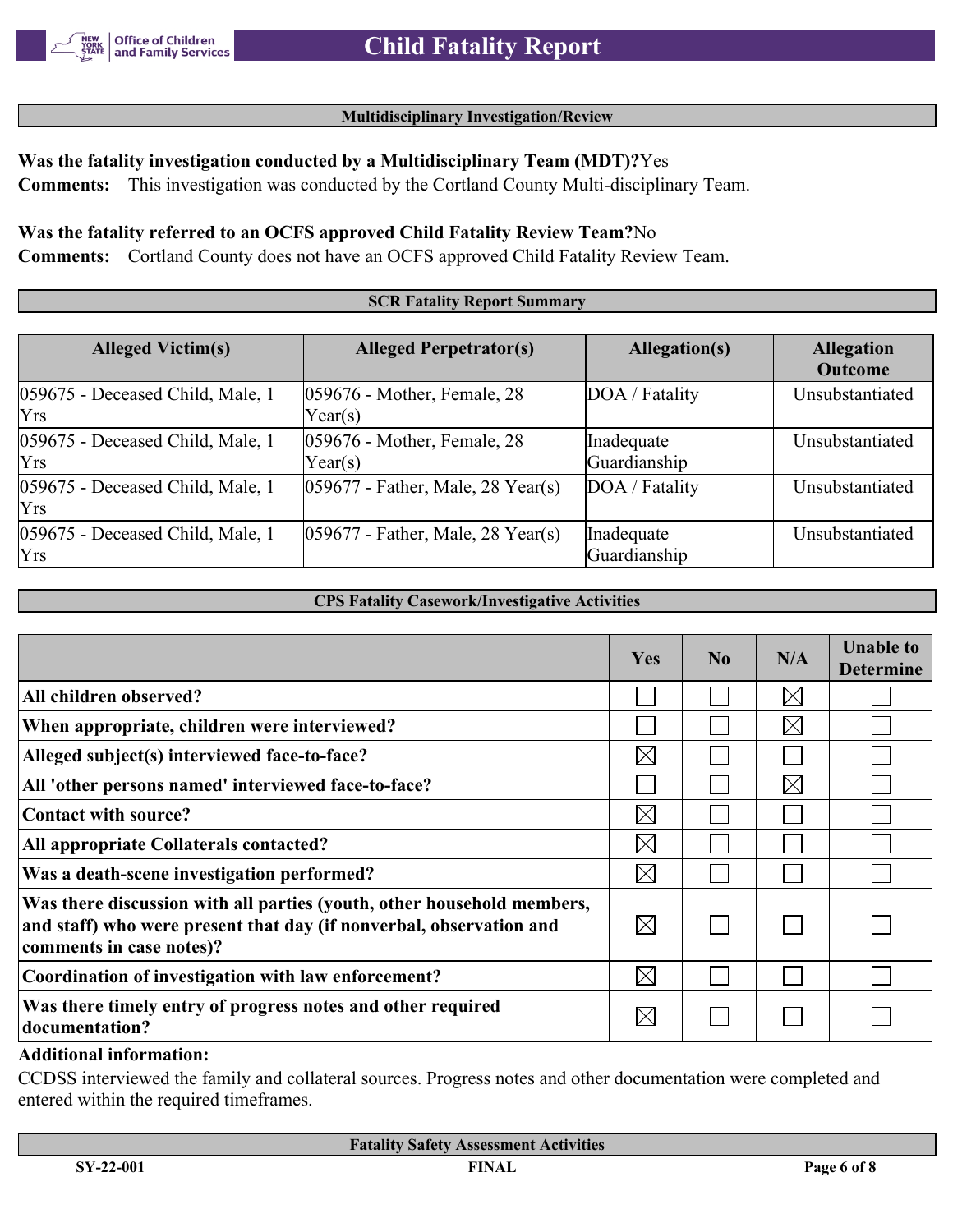

# **Child Fatality Report**

|                                                                       | Yes | No. | N/A | <b>Unable to</b><br><b>Determine</b> |
|-----------------------------------------------------------------------|-----|-----|-----|--------------------------------------|
| Were there any surviving siblings or other children in the household? |     |     |     |                                      |

#### **Legal Activity Related to the Fatality**

**Was there legal activity as a result of the fatality investigation?** There was no legal activity.

# **Services Provided to the Family in Response to the Fatality**

| <b>Services</b>                                                                                                                      | <b>Provided</b><br><b>After</b><br><b>Death</b> | Offered,<br>but<br><b>Refused</b> | Offered,<br><b>Unknown</b><br>if Used | <b>Not</b><br><b>Offered</b> | <b>Needed</b><br>but<br>Unavailable | N/A         | <b>CDR</b><br><b>Lead to</b><br><b>Referral</b> |
|--------------------------------------------------------------------------------------------------------------------------------------|-------------------------------------------------|-----------------------------------|---------------------------------------|------------------------------|-------------------------------------|-------------|-------------------------------------------------|
| <b>Bereavement counseling</b>                                                                                                        |                                                 | $\boxtimes$                       |                                       |                              |                                     |             |                                                 |
| <b>Economic support</b>                                                                                                              |                                                 |                                   |                                       |                              |                                     | $\boxtimes$ |                                                 |
| <b>Funeral arrangements</b>                                                                                                          |                                                 |                                   |                                       | $\boxtimes$                  |                                     |             |                                                 |
| <b>Housing assistance</b>                                                                                                            |                                                 |                                   |                                       |                              |                                     | $\boxtimes$ |                                                 |
| <b>Mental health services</b>                                                                                                        |                                                 |                                   |                                       |                              |                                     | $\boxtimes$ |                                                 |
| <b>Foster care</b>                                                                                                                   |                                                 |                                   |                                       |                              |                                     | $\boxtimes$ |                                                 |
| <b>Health care</b>                                                                                                                   |                                                 |                                   |                                       |                              |                                     | $\boxtimes$ |                                                 |
| <b>Legal services</b>                                                                                                                |                                                 |                                   |                                       |                              |                                     | $\boxtimes$ |                                                 |
| <b>Family planning</b>                                                                                                               |                                                 |                                   |                                       |                              |                                     | $\boxtimes$ |                                                 |
| <b>Homemaking Services</b>                                                                                                           |                                                 |                                   |                                       |                              |                                     | $\boxtimes$ |                                                 |
| <b>Parenting Skills</b>                                                                                                              |                                                 |                                   |                                       |                              |                                     | $\boxtimes$ |                                                 |
| <b>Domestic Violence Services</b>                                                                                                    |                                                 |                                   |                                       |                              |                                     | $\boxtimes$ |                                                 |
| <b>Early Intervention</b>                                                                                                            |                                                 |                                   |                                       |                              |                                     | $\boxtimes$ |                                                 |
| <b>Alcohol/Substance abuse</b>                                                                                                       |                                                 |                                   |                                       |                              |                                     | $\boxtimes$ |                                                 |
| <b>Child Care</b>                                                                                                                    |                                                 |                                   |                                       |                              |                                     | $\boxtimes$ |                                                 |
| Intensive case management                                                                                                            |                                                 |                                   |                                       |                              |                                     | $\boxtimes$ |                                                 |
| Family or others as safety resources                                                                                                 |                                                 |                                   |                                       |                              |                                     | $\boxtimes$ |                                                 |
| Other                                                                                                                                |                                                 |                                   |                                       |                              |                                     | $\boxtimes$ |                                                 |
| Additional information, if necessary:<br>CCDSS offered the family services in response to the child's death; however, they declined. |                                                 |                                   |                                       |                              |                                     |             |                                                 |

**Were services provided to siblings or other children in the household to address any immediate needs and support their well-being in response to the fatality?** N/A